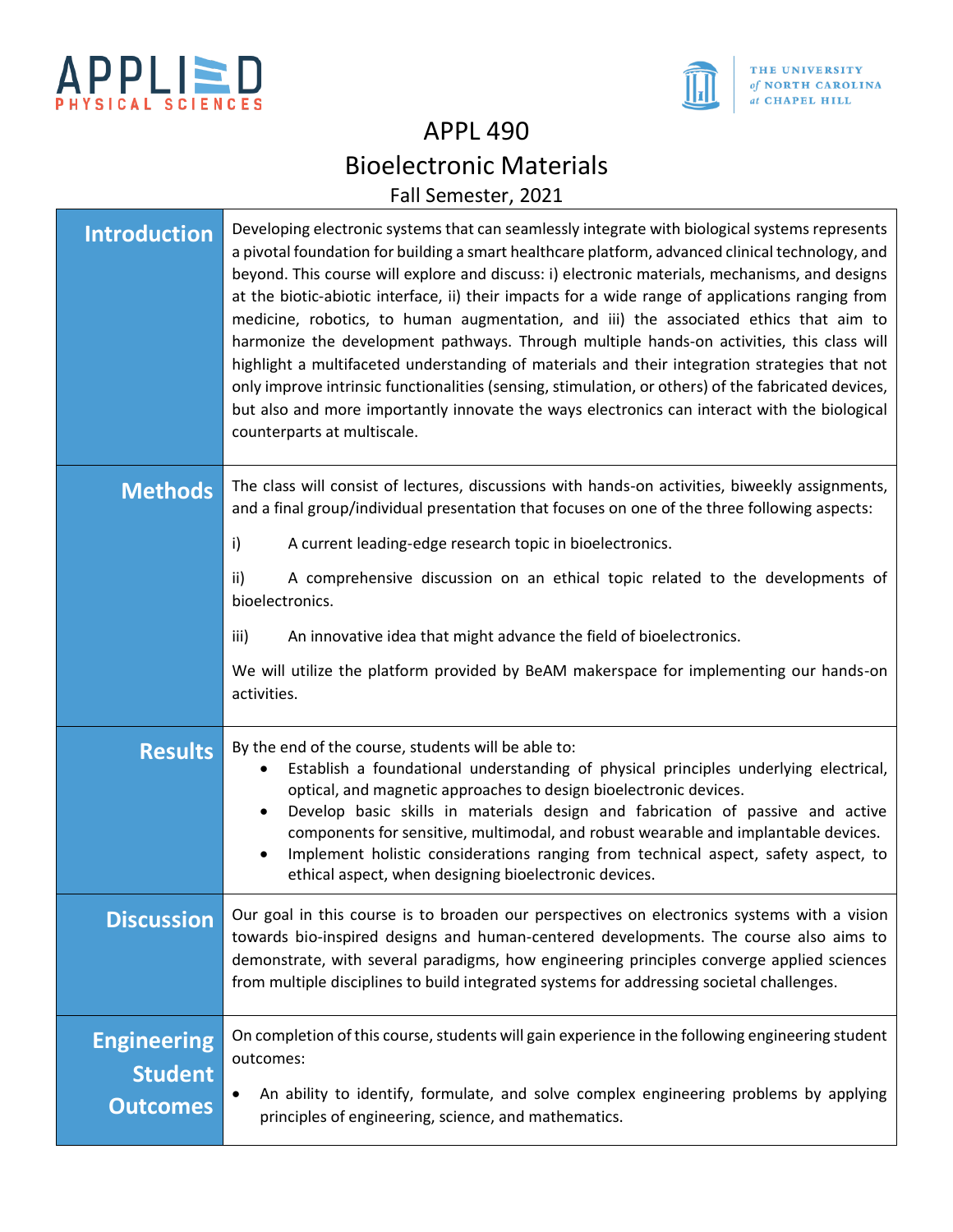| consideration of public health, safety, and welfare, as well as global, cultural, social,<br>environmental, and economic factors.<br>An ability to recognize ethical and professional responsibilities in engineering situations and<br>$\bullet$<br>make informed judgments, which must consider the impact of engineering solutions in<br>global, economic, environmental, and societal contexts.<br>An ability to develop and conduct appropriate experimentation, analyze and interpret data,<br>$\bullet$<br>and use engineering judgment to draw conclusions.<br>Demonstrate constant curiosity about our changing world.<br>٠<br>Explore a contrarian view of accepted solutions.<br>٠<br>Identify unexpected opportunities to create extraordinary value<br>$\bullet$ |
|-------------------------------------------------------------------------------------------------------------------------------------------------------------------------------------------------------------------------------------------------------------------------------------------------------------------------------------------------------------------------------------------------------------------------------------------------------------------------------------------------------------------------------------------------------------------------------------------------------------------------------------------------------------------------------------------------------------------------------------------------------------------------------|
|-------------------------------------------------------------------------------------------------------------------------------------------------------------------------------------------------------------------------------------------------------------------------------------------------------------------------------------------------------------------------------------------------------------------------------------------------------------------------------------------------------------------------------------------------------------------------------------------------------------------------------------------------------------------------------------------------------------------------------------------------------------------------------|

# Class Essentials

| $\rightarrow$<br><b>CONTACT INFORMATION</b> |                                                                       |  |
|---------------------------------------------|-----------------------------------------------------------------------|--|
| Dr. Wubin Bai                               | <b>Teaching assistants</b>                                            |  |
| Office Location<br>Kenan Lab, Room A700     | (Names and contact information about TAs or mark "not<br>applicable") |  |
| $\boxed{\bowtie}$ Email                     |                                                                       |  |
| wbai@unc.edu                                |                                                                       |  |
| thone                                       |                                                                       |  |
| (Insert phone)                              |                                                                       |  |

| <b>LOGISTICS</b>                      |                                                            |  |
|---------------------------------------|------------------------------------------------------------|--|
| $\bigcirc$ Class meeting times        | 四<br><b>Required Texts &amp; Software</b>                  |  |
| (Insert days/times)                   | <b>TBD</b><br>$\bullet$                                    |  |
| <b>Class meeting location</b>         | <b>Pre-requisites</b>                                      |  |
| (Insert location)                     | BMME 209 or<br>$\bullet$                                   |  |
| 簠<br><b>Office Hours</b>              | APPL 260, or<br>$\bullet$                                  |  |
| (Insert days/times) or by appointment | CHEM 102, PHYS 115/119, and permission of the<br>$\bullet$ |  |
|                                       | instructor                                                 |  |
|                                       | Core engineering concepts and basic<br>$\bullet$           |  |
|                                       | understandings of biomaterials or physiology               |  |
|                                       | would be helpful.                                          |  |

# Course content

## **COURSE TOPICS**

- Biochemical/bioanalyte sensing
- Biophysical sensing
- Electrophysiological sensing
- Impedance monitoring
- Stimulation/Electroceuticals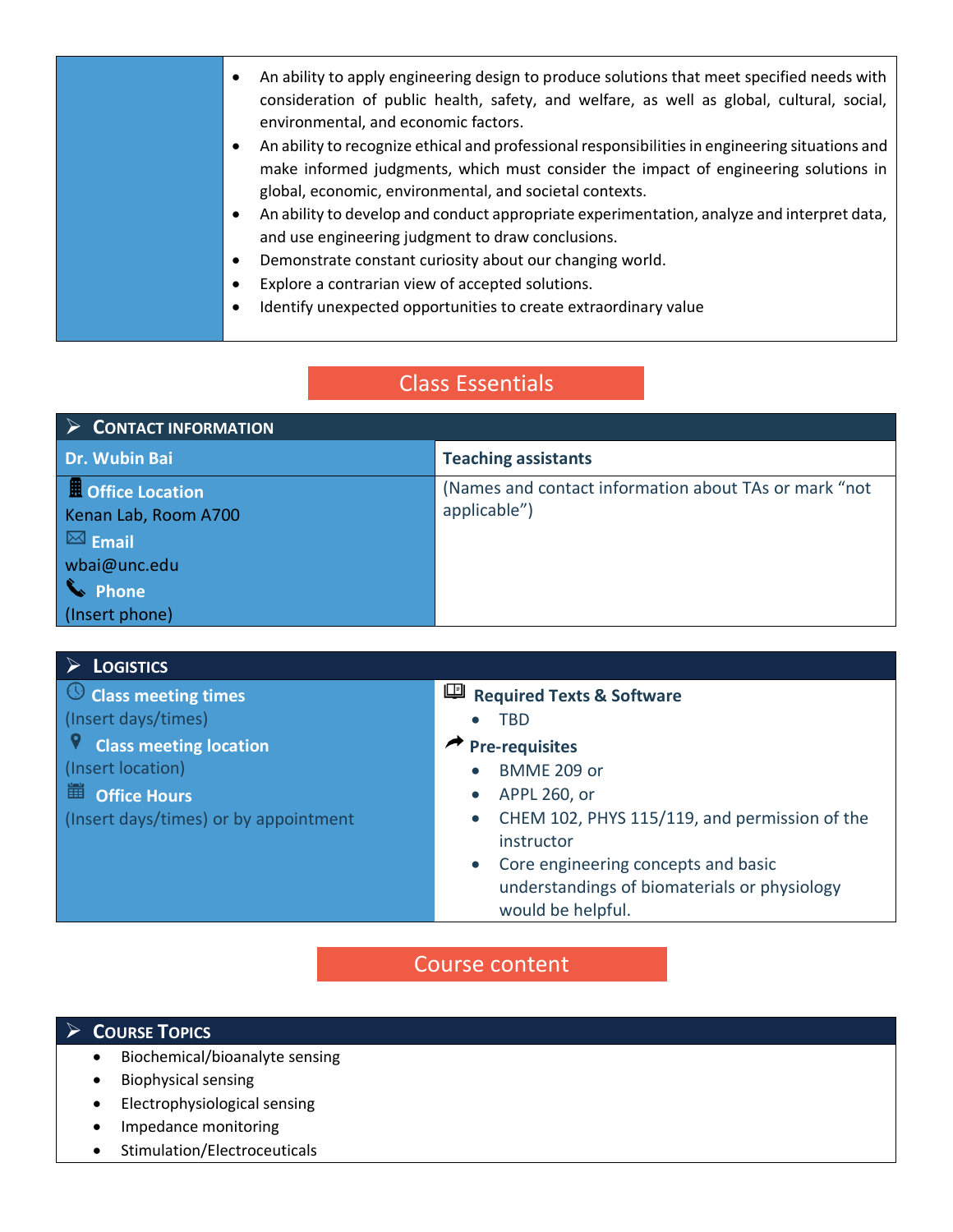- Microfabrication and advanced manufacturing
- Immune response and signal transduction
- Bioresorbable electronics
- Neural interface
- Applications in wearables/rehabilitation
- Optogenetics
- Bioethics and regulatory, policy and security concerns

### **COURSE SCHEDULE**

The current course calendar is available in Sakai under Resources.

## To help you succeed

### **COURSE EXPECTATIONS AND POLICIES**

• (Insert course expectations and policies)

*Example expectations and policies:*

- Watch all online lectures and do all reading assignments before coming to class (in-class quizzes will help to encourage you to do this).
- Participate in class discussions and problem-solving activities.
- During class time, do not use your phone or computer for something unrelated to class; research shows that this is distracting to other students in the class. If there is an urgent situation, then you can leave the classroom to use your phone or computer.
- Come to every scheduled class and lab session and let me know ahead of time if you cannot attend.
- Turn in assignments on time; if an assignment is up to 24 hours late, there is a 25% deduction, and if an assignment is beyond 24 hours late, you will get a zero. If you need an extension, you must ask at least 24 hours before the time that the assignment is due (you can avoid a grade deduction this way).

### **STUDENT RESOURCES**

#### **SEE, SAY, DO SOMETHING**

We're happy you are here and eager to learn. Despite our best intentions to follow a plan, life may throw us a curve ball.

CAPS is strongly committed to addressing the mental health needs of a diverse student body through timely access to consultation and connection to clinically appropriate services, whether for short or long-term needs. Go to their website: <https://caps.unc.edu/> or visit their facilities on the third floor of the Campus Health Services building for a walk-in evaluation to learn more. *(source: Student Safety and Wellness Proposal for EPC, Sep 2018)*

#### **ACCESSIBILITY RESOURCES**

The University of North Carolina at Chapel Hill facilitates the implementation of reasonable accommodations, including resources and services, for students with disabilities, chronic medical conditions, a temporary disability or pregnancy complications resulting in barriers to fully accessing University courses, programs and activities.

Accommodations are determined through the Office of Accessibility Resources and Service (ARS) for individuals with documented qualifying disabilities in accordance with applicable state and federal laws. See the ARS Website for contact information: [https://ars.unc.edu](https://ars.unc.edu/) or email [ars@unc.edu.](mailto:ars@unc.edu)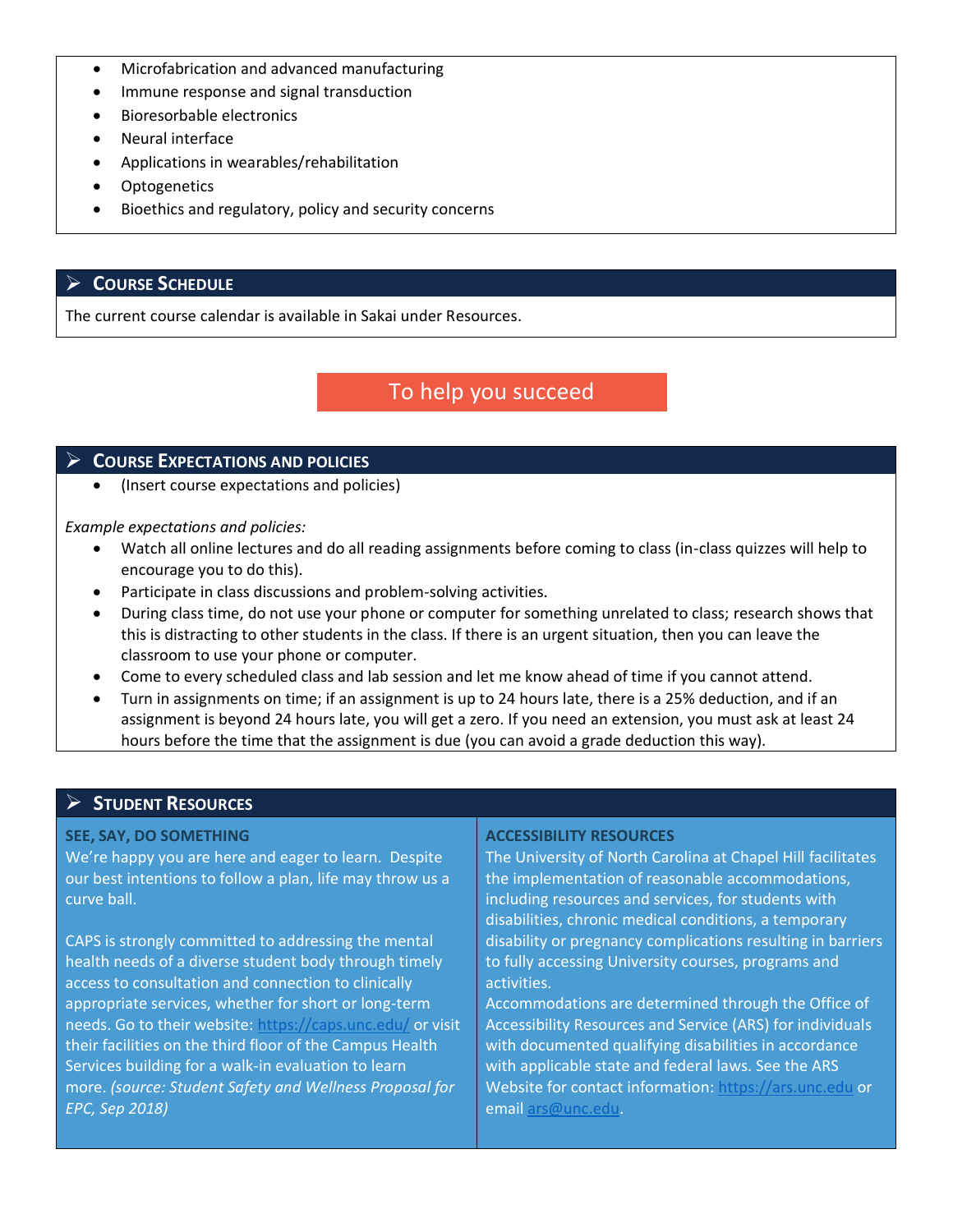|--|

#### **Title IX Resources**

Any student who is impacted by discrimination, harassment, interpersonal (relationship) violence, sexual violence, sexual exploitation, or stalking is encouraged to seek resources on campus or in the community. Please contact the Director of Title IX Compliance (Adrienne Allison – [Adrienne.allison@unc.edu\)](mailto:Adrienne.allison@unc.edu), Report and Response Coordinators in the Equal Opportunity and Compliance Office [\(reportandresponse@unc.edu\)](mailto:reportandresponse@unc.edu), Counseling and Psychological Services (confidential), or the Gender Violence Services Coordinators [\(gvsc@unc.edu;](mailto:gvsc@unc.edu) confidential) to discuss your specific needs. Additional resources are available at safe.unc.edu.

### **Community Standards in Our Course and Mask Use**.

This semester, while we are in the midst of a global pandemic, all enrolled students are required to wear a mask covering your mouth and nose at all times in our classroom. This requirement is to protect our educational community  $-$  your classmates and me  $-$  as we learn together. If you choose not to wear a mask, or wear it improperly, I will ask you to leave immediately, and I will submit a report to the [Office of Student](https://cm.maxient.com/reportingform.php?UNCChapelHill&layout_id=23)  [Conduct.](https://cm.maxient.com/reportingform.php?UNCChapelHill&layout_id=23) At that point you will be disenrolled from this course for the protection of our educational community. An exemption to the mask wearing community standard will not typically be considered to be a reasonable accommodation. Individuals with a disability or health condition that prevents them from safely wearing a face mask must seek alternative accommodations through the [Accessibility Resources and Service.](https://ars.unc.edu/) For additional information, see [Carolina Together.](https://carolinatogether.unc.edu/university-guidelines-for-facemasks/)

## Assignments & Evaluation

| YOUR COURSE GRADE         |                                     |  |
|---------------------------|-------------------------------------|--|
| 40%: Homework and quizzes | Biweekly assignments, readings      |  |
| 20%: Individual projects  | Reports on hands-on projects        |  |
| 40%: Final projects       | Final group/individual presentation |  |
| 100%: total               |                                     |  |

|                                 | > GRADE INTERPRETATION & HONOR CODE |                                                                                |  |
|---------------------------------|-------------------------------------|--------------------------------------------------------------------------------|--|
| Your final course grade will be |                                     | <b>ACADEMIC HONESTY</b>                                                        |  |
|                                 | determined from a standard scale:   | There will be clear communication if assignments are individual or group.      |  |
| $\overline{A}$                  | $93+$                               | For individual assignments, while I encourage collaboration, it is a violation |  |
| $A -$                           | $90.0 - 92.9$                       | of the honor code if a student duplicates work or obtains solutions from       |  |
| $B+$                            | $ 87.0 - 89.9 $                     | another student and submits it on their own. Please reference the honor        |  |
| B                               | $83.0 - 86.9$                       | code: http://honor.unc.edu.                                                    |  |
| $B -$                           | $80.0 - 82.9$                       |                                                                                |  |
| $C +$                           | $77 - 79.9$                         |                                                                                |  |
| $\overline{C}$                  | $73 - 76.9$                         |                                                                                |  |
|                                 |                                     |                                                                                |  |